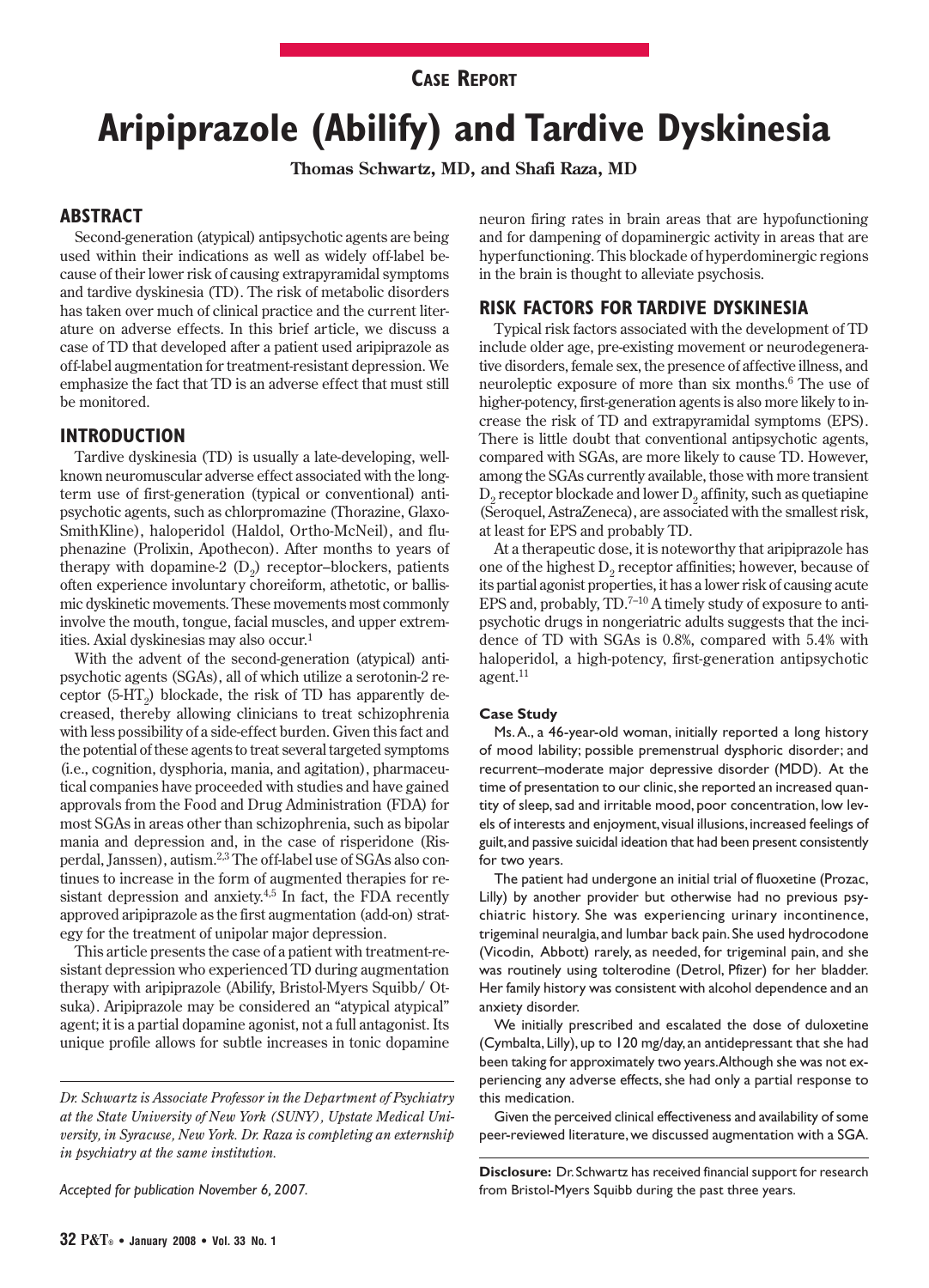## **Case Report: Aripiprazole and Tardive Dyskinesia**

All of the SGAs possess serotonin-2 receptor antagonism, an effective antidepressant mechanism in the FDA-approved antidepressant nefazodone (Serzone, Bristol-Myers Squibb). With this rationale in mind, we attempted low-dose augmentation with ziprasidone (Geodon, Pfizer), 40 mg/day for two weeks, but akathisia and activation of adverse effects prompted the patient to discontinue taking this drug.

Aripiprazole was substituted, initially with a dose of 5 mg/day, which was gradually increased to 15 mg/day. The patient reported consistent and gradual improvement of her depressive symptoms throughout the next few visits, and she attained remission from depression several weeks later. There was no evidence of visual illusions or hallucinations. The patient did note a mild amount of weight gain of about 4 kg (about 9 pounds) as a primary side effect, but she clearly felt that the benefits of the medication in alleviating depression outweighed the side effects.

An evaluation for metabolic syndrome was negative; fasting blood glucose and lipid levels were determined, and blood pressure was normal. After 15 months of compliant and consistent treatment with duloxetine and aripiprazole, the patient continued to report remission from depression. However, she then began to have involuntary lateral jaw movements, primarily on her left side, at a rate of two to three movements every few minutes. She reported no dentition problems or pre-existing nervous or motor tics.

The patient underwent a series of voluntary movements so that we could test for the induction of or the natural occurrence of TD. The patient's score of 9 (range, 0–42), as observed in the Abnormal Involuntary Movement Scale (AIMS), confirmed newonset TD.

The aripiprazole dose was tapered and discontinued. Eight weeks later, the patient's lateral movements completely resolved. Follow-up is ongoing.

#### **DISCUSSION**

Our case represents new-onset oromandibular TD arising during the use of the atypical neuroleptic agent aripiprazole when used at the time in an off-label manner to manage treatment-resistant depression. The Naranjo Scale is a series of questions that attempt to link the probability of an adverse effect being directly related to a specific drug exposure. Our patient's score was 5 (range,  $0-12$ ) on this scale.<sup>12</sup>

We then conducted a literature review of aripiprazole-induced TD. Maytal et al. had reported a similar case in which aripiprazole was used for depression and TD ensued. TD remitted several weeks after drug cessation.13

Zacher and Hatchett (2006) used aripiprazole 20 mg to treat bipolar illness. Pseudoparkinsonism occurred,and rabbit syndrome (characterized by rhythmic movements of the mouth) was considered to be a dystonic event but not necessarily TD.14

Another patient who was developmentally disabled with obsessive -compulsive disorder was treated with aripiprazole 10 mg. This patient experienced an acute dystonic face, tongue, and arm movements as well as upper limb athetosis. These acute dystonic events were alleviated with diphenhydramine (Benadryl, Pfizer).15

Sajbel and Evcimen and their colleagues<sup>16,17</sup> reported two cases of aripiprazole-induced TD in two patients with schizo -

affective disorder. Both patients received 20 mg/day. After 10 days of discontinuing aripiprazole, one patient's abnormal tongue movements ceased. In other case reports, aripiprazole was used to treat and alleviate TD induced by other neuroleptic agents in patients with bipolar and schizoaffective illnesses. It is difficult to determine whether ari piprazole acted as a treatment or whether stopping the previous higher-potency neuroleptic agent allowed the remission of TD.18–21

Our own patient had an excellent response in terms of remission of depressive symptoms; she experienced a minimal amount of weight gain but ultimately developed lateral jaw movements, now considered to be TD. There was no evidence of dystonia, motor tics, nervous tics, or poor dentition to explain the involuntary movements. She was taking no other medication known for inducing dystonias or dyskinesias. AIMS testing revealed that the lateral jaw movements could be exacerbated during manipulation; her total score was 9, again suggestive of TD.

In this case, our patient had probable risk factors for the development of TD, including affective disorder, female sex, and exposure to antipsychotic agents for more than six months. Her dose was a moderate 15 mg/day, but duloxetine probably influenced a mild inhibition of liver enzyme cytochrome P450 (CYP 2D6), allowing elevated aripiprazole blood levels. (Ari piprazole is a substrate for this liver enzyme metabolic system.) There have also been isolated reports of serotonergic antidepressants causing movement disorders such as parkinsonism, which might be a complicating factor in the development of this patient's TD.

In theory, SGAs are safer than conventional agents in terms of causing TD and EPS. Statistically, SGAs are also safer, but our case report underlies the continued need for appropriate informed consent, patient monitoring, and patient care because of the ability of these agents to produce potentially permanent neuromuscular adverse effects.

We suggest that agents be used according to their FDA-approved indications when possible.22 If off-label use is prescribed, clinicians should be aware of the evidence base for each SGA in terms of the psychiatric illness being treated. In off-label diagnostic prescribing, we propose that lower potency SGAs (i.e., quetiapine, aripiprazole, or ziprasidone) be used, even though our case example showed that a lower-potency SGA caused TD.

We also encourage dosing for shorter periods of time, when feasible, and delineating the lowest effective dose on a caseby-case basis.

#### **CONCLUSION**

With their ability to reduce the risk of EPS, the atypical antipsychotic agents are the current drugs of choice for schizophrenia and bipolar illness as well as for many off-label applications. Almost all available SGAs have been linked to cases of TD, and a larger naturalistic evidence base is developing as patient exposures increase over time. Therefore, we need to continuously monitor individuals treated with antipsychotic medications regardless of their dose, diagnosis, or choice of SGAs over the conventional antipsychotic drugs.